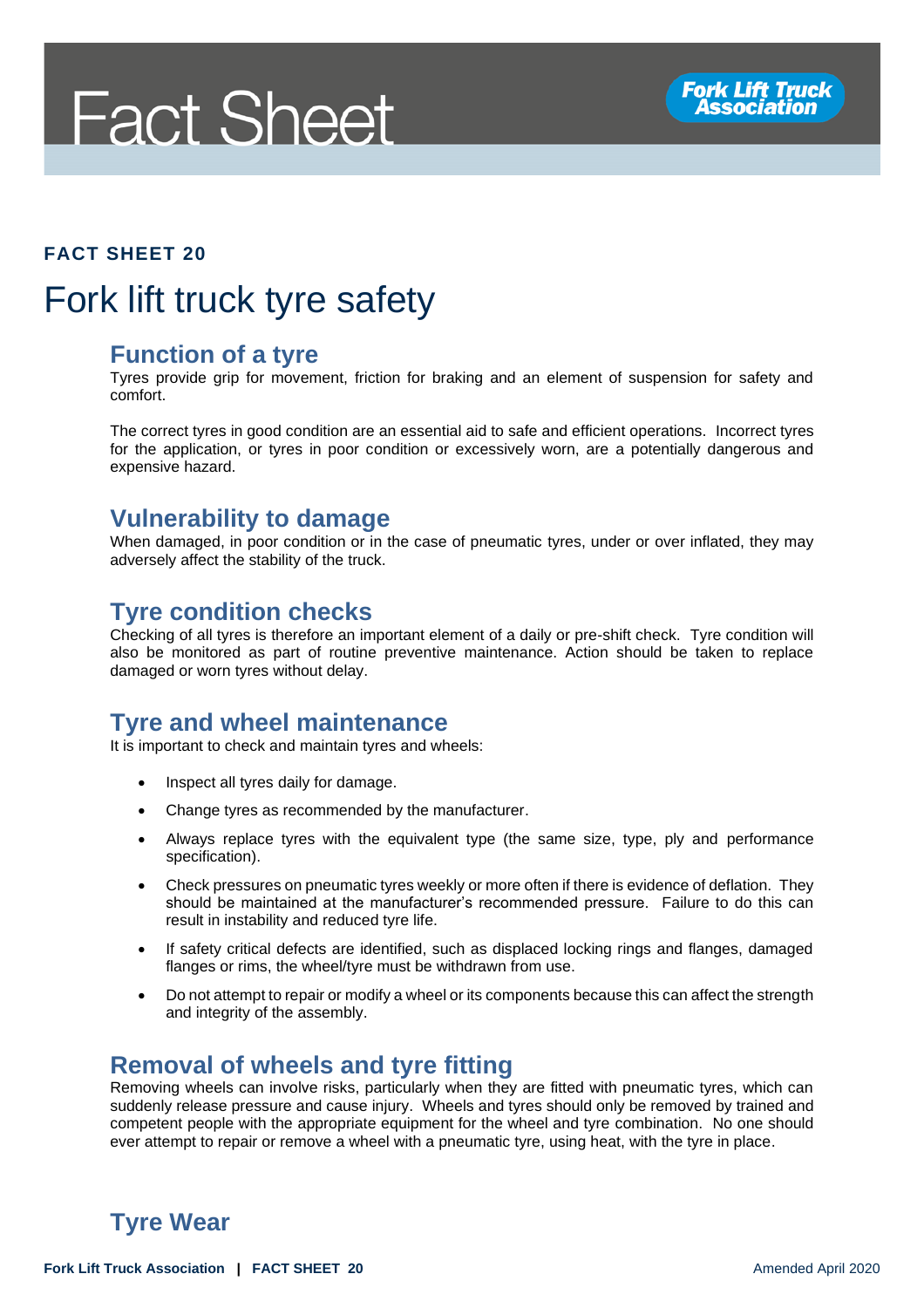



Pneumatic tyres should have a minimum of 1.6mm of the original or re-grooved tread pattern over the centre 75% of the tread around the entire circumference.

Solid rubber resilient tyres may be used until they are worn to the wear indicator, also known as the 60J line, or safety line as indicated on tyre sidewall. See illustration below.

Press-on band, moulded direct and conical base tyres may be used until 2/3rds of the original thickness remains. They should be changed if there is any sign of damage, deformation or the tyre coming away from the wheel.

Not all tyres have a tread. Some tyres that do can be re-grooved but this should only be done professionally, in accordance with the tyre manufacturer's instructions and never below the 60J line.

Tyre wear can be difficult to assess. If in doubt advice should be sought from the fork lift truck supplier or manufacturer.





Images on this page provided courtesy of Interfit Ltd

#### **Health and Safety Executive (HSE) guidance**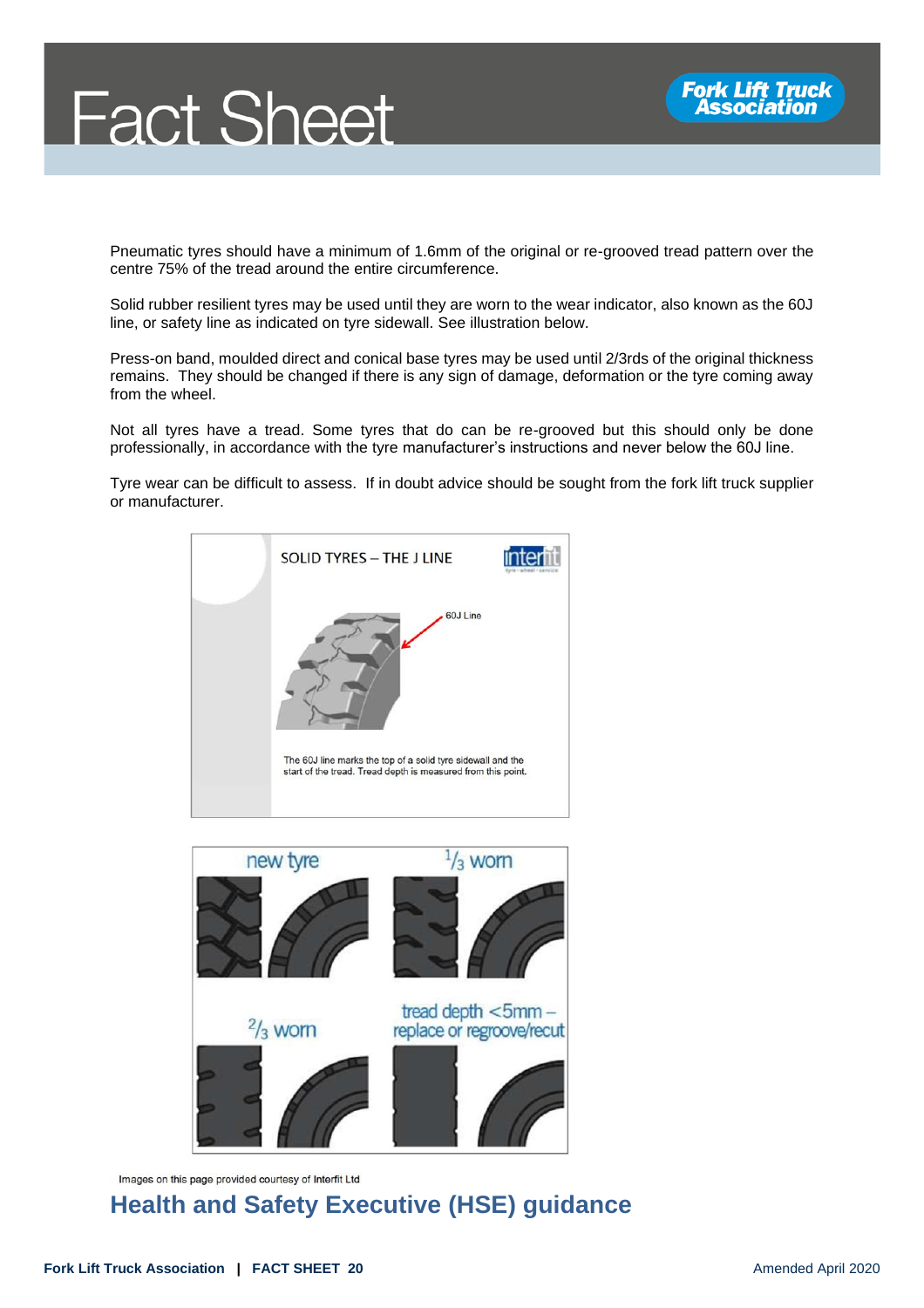## **Fact Sheet**



HSE publication [INDG433 Safety during tyre inflation in motor vehicle repair](https://www.hse.gov.uk/pubns/indg433.pdf) deals specifically with the dangers during tyre inflation.

[HSG261 Health and safety in motor vehicle repair and associated industries](https://www.hse.gov.uk/pubns/priced/hsg261.pdf) offers advice on the other hazards that can be found in motor vehicle repair and associated industries.

#### **British Industrial Truck Association (BITA) guidance**

BITA has produced a variety of associated Guidance Notes listed below, that are all available from their webstore [here.](https://www.bita.org.uk/product-category/guidance-notes/)

- GN50 Tyre tread wear
- GN63 Solid Tyre Fitting Guidance
- GN64 Press Fitting of Solid Tyres
- GN67 Multi-piece pneumatic tyred wheels Inspection, maintenance and repairs.

#### **Operator daily checks inspection booklets**

The FLTA "Operator Safety – [Daily or Pre-shift Checks" booklet](https://fork-truck.org.uk/product/daily-checks/) is a practical booklet that contains 66 inspection pages, for completing essential daily checks. It also contains a detailed guide as to how checks should be completed. The booklet is designed to fit inside a self-adhesive clear fronted plastic [storage pouch.](https://fork-truck.org.uk/product/plastic-pouch/)

The 'cheque-book' type **FLTA Pre-Shift Inspection Pad contains 30 inspection forms.** The pad and completed inspection forms are designed to fit inside a durable plastic, clear fronted [plastic storage](https://fork-truck.org.uk/product/safe-truck-pre-shift-inspection-paddles/)  [paddle.](https://fork-truck.org.uk/product/safe-truck-pre-shift-inspection-paddles/) The paddle comes complete with a cable tie for attaching to the truck.

#### **FLTA further guidance**

Also see FLTA Fact Sheets 10 and 28 for further information.

**The above information is provided by the Fork Lift Truck Association (FLTA) as guidance and, where applicable, takes account of current best practice and our interpretation of current legislation.** 

**However, the FLTA accepts no responsibility for the recommendations, advice, statements, opinions and conclusions set out above, either expressly or by implication.**

**No warranty or representation of assurance, in respect of the accuracy or validity of the same is given.**